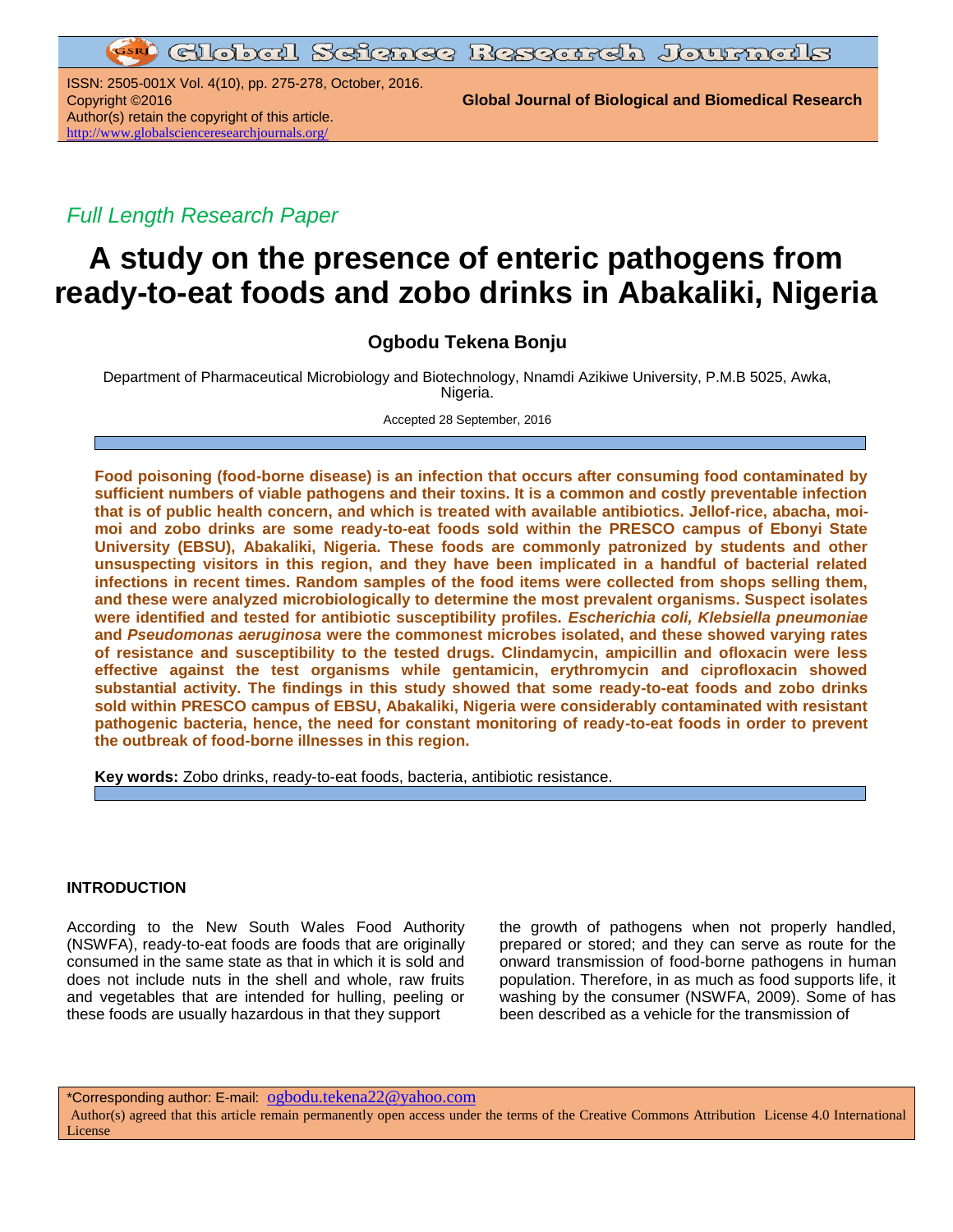microbial diseases, and among which are those caused by *E. coli* and other medically important bacteria (Ifediora et al., 2006; Kornacki et al., 2004; Muinde et al., 2005). According to the US Department of Health and Human Services (USDHHS) website, food-borne illnesses (which are commonly referred to as food poisoning) are diseases that results from eating contaminated food (USDHHS, 2013). Food poisoning can ensue after eating food contaminated by considerable number of viable pathogens, and this commonly occurs after eating at picnics, restaurants or fast food joint. Poor handling of these foods play critical role in the onward transmission of food-borne pathogens including *Escherichia coli* and *Klebsiella pneumoniae* to unsuspecting patronisers who eat them. Bacterial pathogens have been implicated in a handful of food-borne diseases in recent times, and these microbes are resistant to some available antimicrobial agents (Kornacki et al., 2001; Ifediora et al., 2006; Elkholy et al., 2003). In addition, infections can also occur from toxin production by the organisms. Zobo drink is sourced from the water extract of dried calyx of *Hibiscus sabdariffa* plant (Haji-Faraji et al., 1999). It is an indigenous drink consumed in Africa, Asia and some parts of South America owing to its perceived medicinal benefits which include antioxidant effect, anti-diabetic effect, and anti-hypertensive effects (Kolawole et al., 2004; Lin et al., 2011; Fullerton et al., 2011). Some of the organisms that contaminate these foods are regarded as indicator organisms (for example, *E. coli*) due to their feacal origin (Kornacki et al., 2001). The growing resistance of pathogens (including *E. coli* and *Klebsiella* species) isolated from locally prepared ready-to-eat foods is a public health concern in both developed and developing countries (Elkholy et al., 2003). Bacterialrelated resistant infections have posed a serious problem in the treatment of infectious diseases in health care delivery systems due to limited therapeutic options.

In view of this, this work is aimed at detecting the presence of some enteric pathogens from some ready-toeat foods and zobo drinks sold within the PRESCO campus of Ebonyi State University, Abakaliki, Nigeria.

#### **MATERIALS AND METHODS**

#### **Sample collection**

Different types of ready to eat foods (how many samples collected) including rice ( $n = 50$ ), abacha ( $n = 50$ ), moi-moi ( $n = 50$ ) and zobo drinks ( $n = 50$ ) were aseptically and randomly collected from 20 food vendors within and around the PRESCO campus of Ebonyi State University (EBSU), Abakaliki, Nigeria. The samples were transported to the Microbiology Laboratory of EBSU, Abakaliki in transport media where they were analyzed following standard microbiology techniques.

#### **Analysis of samples**

Each food sample was macerated using a sterile marble mortar. One gram (1 g) of each food sample was homogenized in sterile

water and the volume of the homogenate was made up to 10 ml to obtain a 1:10 suspension. 0.1 ml of the suspension was inoculated on Trypton Soy broth and incubated at 37°C for 18 to 24 h. A loopful of the culture was then transferred to MacConkey agar plates and incubated for 18 to 48 h at 37°C. Suspect colonies of *E. coli* and *Klebsiella* species were transferred to eosin-methylene blue (EMB) agar for proper differentiation. All growth media were procured from Oxoid (Oxoid, UK). Also, 10 fold serial dilutions of zobo drink samples were performed using each sample of zobo drink, and these were inoculated into nutrient broth. They were incubated for 18 to 24 h at 37°C. Loopful of the culture were transferred to MacConkey agar plates and EMB agar plates and were also incubated for 18 to 24 h at 37°C. Suspected colonies of *E. coli* and *Klebsiella* species were transferred to nutrient agar slants from which they were subjected to Gram staining, Indole test, Methyl red test, Voges proskauer and Citrate tests for proper identification (Cheesbrough, 2000).

#### **Antibiogram**

Antimicrobial susceptibility test was performed on Mueller-Hinton (MH) agar (Oxoid, UK) plates by the Kirby-Bauer disk diffusion method as per the Clinical Laboratory Standard Institute (CLSI) criteria (CLSI, 2010). The tested antibiotics included erythromycin (15 μg), ciprofloxacin (5 μg), ofloxacin (10 µg), gentamicin (10 μg), clindamycin (10 μg) and ampicillin (10 μg). All antibiotic disks were procured from Oxoid, UK. Standard strains of *E. coli* ATCC 25922, *Pseudomonas aeruginosa* ATCC 27853, *K. pneumoniae* ATCC 700603 were used as controls. Plates were incubated at 37°C, and zones of inhibition were measured using meter rule as per the CLSI criteria.

## **RESULT**

*E. coli* were the most prevalent organism isolated from the ready-to-eat foods sold around the PRESCO campus of EBSU, Nigeria. A total of 82 *E. coli* isolates was isolated from the ready-to-eat foods and zobo drinks included in this study. On the other hand, 31 *K. pneumoniae* and 20 *P. aeruginosa* were also isolated from these food samples (Table 1). The antimicrobial susceptibility profile of the isolated bacteria from the ready-to-eat foods is shown in Table 2. Result of the antimicrobial sensitivity pattern of the isolates to different antibiotics showed that percentage susceptibility of *E. coli; K. pneumoniae* and *P. aeruginosa* isolates to the tested antibiotics were 83.33, 50 and 66.67%.

## **DISCUSION**

A handful of Nigerian students and other individuals depend mainly on food vendors, fast food centres and nearby restaurants that sell a variety of ready-to-eat foods (including jellof-rice, abacha, moi-moi, and zobo drinks) for their daily meal. A number of reasons abound for this rising development, but most importantly they patronize these fast food centres for want of time or sheer laziness in taking time out to cook the food themselves. As a result, they are at high risk of exposure to food-borne diseases due to poor handling and poor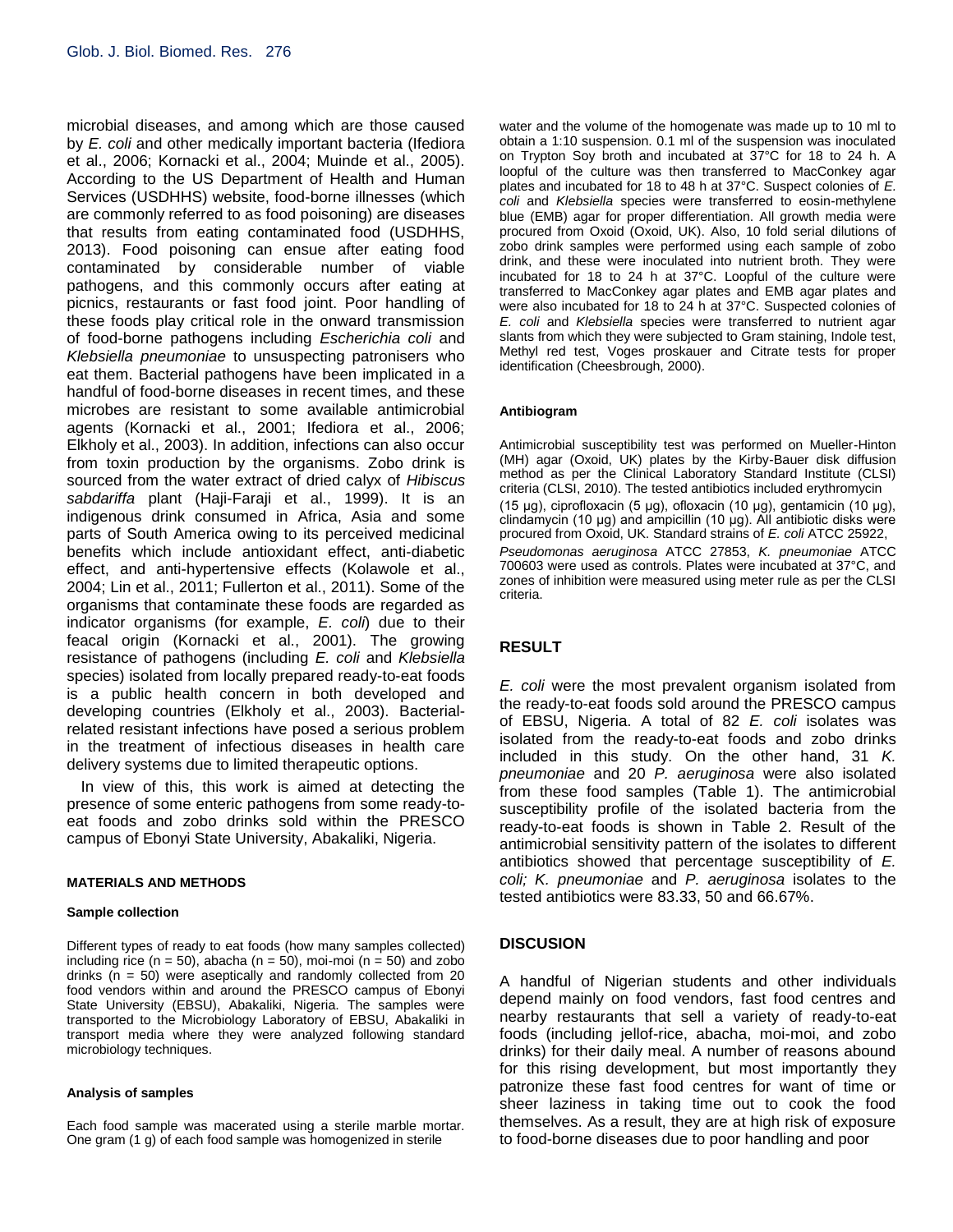**Table 1.** Distribution of isolated bacterial pathogens in the ready-to-eat food samples and zobo drinks.

| Food samples      | Escherichia coli<br>(n) | (n) | Klebsiella pneumoniae  Pseudomonas aeruginosa<br>(n) |  |  |
|-------------------|-------------------------|-----|------------------------------------------------------|--|--|
| $Rice (n=50)$     | 20                      | 9   |                                                      |  |  |
| Abacha (n=50)     | 15                      | 10  | 6                                                    |  |  |
| Moi-moi (n=50)    | 25                      | 5   | 3                                                    |  |  |
| Zobo drink (n=50) | 22                      |     |                                                      |  |  |
| Total             | 82                      | 31  | 20                                                   |  |  |

**Table 2.** Antibiotic susceptibility pattern of bacterial isolates from Zobo drink.

| <b>Isolates</b>              |    | Zones of inhibition (mm) |            |     |        |    |                  |  |  |
|------------------------------|----|--------------------------|------------|-----|--------|----|------------------|--|--|
|                              |    | <b>CIP</b>               | <b>OFX</b> | CN  | AMP DA |    | % Susceptibility |  |  |
| Pseudomonas aeruginosa 20 23 |    |                          | 18         | 5   |        | 16 | 4 (66.67)        |  |  |
| Escherichia coli             | 19 | -33                      | 12.        | -27 | 21     | 20 | 5(83.33)         |  |  |
| Klebsiella pneumoniae        | 19 | 26                       | 16.        | 21  |        |    | 3(50)            |  |  |

 $AMP = ampicillin, CIP = ciproflox (DFX = oflox (DAX = c) and a "C'h' (CAX = c) and a "C'h'' (CAX = c) and a "C'h'' (CAX = c) and a "C'h'' (CAX = c) and a "C'h'' (CAX = c) and a "C'h'' (CAX = c) and a "C'h'' (CAX = c) and a "C'h'' (CAX = c) and a "C'h'' (CAX = c) and a "C'h'' (CAX = c) and a "C'h'' (CAX = c) and a "C'h'' (CAX = c) and a "C'h'' (CAX = c) and a "C'h'' (CAX = c) and a "C'h'' (CAX = c) and a "C'h'' (CAX = c) and a "$ gentamicin.

preparation of these foods, a practice that allows pathogenic microorganisms to thrive in them and cause infection upon consumption. *E. coli, K. pneumoniae* and *P. aeruginosa* were the organisms isolated from ready-toeat foods including zobo drinks sold around the PRESCO campus of EBSU, Abakaliki, Nigeria, but *E. coli* (a uropathogen that indicates feacal contamination) was the most prevalent bacteria isolated (Table 1). This was followed by *K. pneumoniae* and *P. aeruginosa*.

Studies both within and outside Nigeria have shown that *E. coli* and other enteric pathogens including *K. pneumoniae* and the non-enteric organism *P. aeruginosa*  are responsible for many of the global cases of food poisoning (Ifediora et al., 2006; Muinde et al., 2005; Marwa et al., 2012). This is not far from the truth owing to the variety of bacteria isolated from the food samples in this study (Table 2). Lack of access to portable water and poor handling of foods in this area may have contributed to the worrisome frequency of pathogenic microbes in ready-to-eat foods and zobo drinks at the PRESCO campus of EBSU, Abakaliki, Nigeria. The antimicrobial susceptibility studies of the recovered bacterial isolates from ready-to-eat foods in this work to some selected antibiotics showed that the *E. coli* isolates were completely resistant to ampicillin, ofloxacin and clindamycin (Table 2). However, the isolate was susceptible to ciprofloxacin, erythromycin and gentamicin.

According to a recent report, multidrug resistance in *E. coli* strains from food origin was significantly higher than those from clinical origin, and this has been associated to the feacal source of the pathogen (Ochman et al., 2000). Feacal contamination of food portends danger to the health of those consuming them, owing to the notoriety of *E. coli* in multidrug resistant diseases. The percentage

susceptibility of the bacterial isolates from the ready-toeat foods and zobo drink revealed percentage susceptibilities of 66.7% (*P. aeruginosa*), 83.33% (*E. coli*) and 50% (*K. pneumoniae*) to the tested antibiotics. Frequency of *K. pneumoniae, E. coli,* and *P. aeruginosa* has also been reported from fermented zobo drinks in southwest Nigeria, and these are responsible for some of the foodborne illnesses in that region (Ojoko et al., 2002).

The presence of bacterial pathogens in the marketed zobo drinks is probably related to the source or quality of water used for their processing. The hawking of ready-to-eat foods and zobo drinks also predisposes them to dust particles which may harbour pathogens that lead to food poisoning upon consumption. The frequency of bacterial pathogens from food samples and their resistance to some available antibiotics as obtained in this study (Tables 2) is worrisome due to the notorious nature of the isolated pathogens (*E. coli, K. pneumoniae* and *P. aeruginosa*) in terms of drug resistance. Routine microbiological analysis of ready-to-eat foods including zobo drink around this region and other parts of Nigeria is paramount to curtail any disease outbreak in form of food poisoning due to these pathogens. Such practice if dutifully followed will ensure that quality foods are sold to unsuspecting customers, and the emergence and spread of resistant microbes through them will also be contained Finally, this study revealed the presence of enteric and non-enteric organisms including *E. coli, K. pneumoniae* and *P. Aeruginosa* in the ready-to-eat food and zobo drink sold around the PRESCO campus of EBSU, Abakaliki, Nigeria, and the microbes are resistant to some available drugs. Regular monitoring of the quality of foods and drinks sold to students and other unsuspecting members of the public in this region is required to forestall